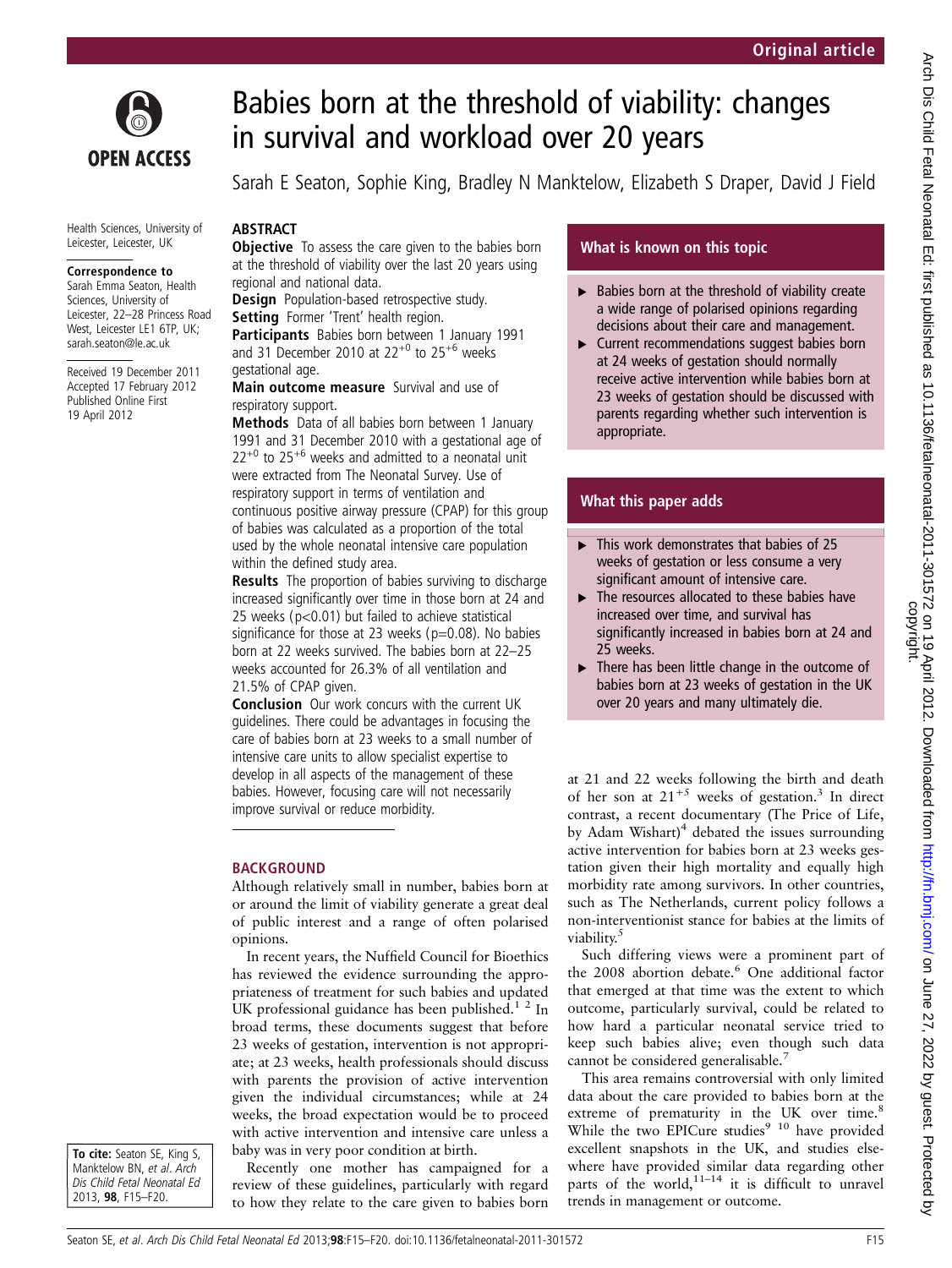We have used existing national and regional datasets to explore the patterns of care provided to these babies over 20 years. This work focuses particularly on changes in the immediate decision making following birth, resource use and short-term outcome during this period.

#### METHODS

Data of all babies born between 1 January 1991 and 31 December 2010 with a gestational age of  $22^{+0}$  to  $25^{+6}$  weeks and admitted to a neonatal unit were extracted from The Neonatal Survey (TNS). TNS is an ongoing study of neonatal care activity in the East Midlands and Yorkshire regions of the UK. The inclusion criteria for the study include all babies born less than or equal to 32 weeks of gestation. The area covered by TNS has changed over time and to allow for a constant population, this work included only babies born to a mother resident in the former 'Trent' health region (as defined in 1990) – the original TNS population.<sup>15</sup>

Data were also obtained from the Centre for Maternal and Child Enquiries (CMACE). When first established in the early 1990s (then known as the Confidential Enquiry into Stillbirths and Deaths in Infancy), this organisation collated data from various sources concerning deaths of all infants delivered after 22 weeks gestation either born dead or who died in the first year of life. Using the data from this source it was possible to extract information for the population covered by TNS concerning the number of babies who were alive at the onset of labour, the number of babies who died during labour and the number who died before admission to a neonatal unit. Due to changes in the national inclusion criteria used by CMACE over time, this particular dataset was only available for the period 1996–2005.

Data on the number of live births in the region were obtained from the Office of National Statistics.

In order to examine time trends, the 20-year time period covered by the study was divided into four 5-year bands: 1991– 1995, 1996–2000, 2001–2005 and 2006–2010. This grouping of years compensated for the small number of babies born at the extremes of prematurity. A small number of babies were discharged to hospitals not covered by TNS. Where it was possible, clinical details were used to allocate these babies as either deaths or survivors and when not possible, these babies were removed from the analysis. Babies which were deemed to have implausible birthweights for their gestational age (more than three SD from the median birthweight for their gestation and gender) were removed from the analysis.

Stacked bar charts were created to visually represent the proportion of  $22^{+0}$ – $25^{+6}$  week fetuses that died during labour, the proportion of babies which died before admission to the neonatal unit, the proportion that died after admission and the proportion that survived to discharge as a proportion of those alive at the onset of labour. The proportion of babies  $22^{+0}$  to  $25^{+6}$ surviving to discharge following admission for neonatal care by week of gestational age was also investigated using a  $\chi^2$  test for trend.

For  $22^{+0}$ - to  $25^{+6}$ -week babies, resource use was investigated based on the proportion of key interventions (days of ventilation – all types; days of continuous positive airway pressure (CPAP) used compared to that expended on the whole neonatal intensive care population. Using a  $\chi^2$  test for trend, this analysis was then repeated with a focus on the proportion of care that was given to babies that ultimately died.

The median length of stay for the babies that survived and those that died was calculated by week of gestational age over

time. P values were calculated using Kendalls Tau to measure the association between length of stay in hospital and time period.

STATA v11.2 was used for all analysis of data. Statistical significance for all tests was set at the 5% level.

# **RESULTS**

Between 1 January 1991 and 31 December 2010, 1659 babies were identified as admitted to neonatal intensive care and born at  $22^{+0}$  to  $25^{+6}$  weeks' gestational age to a mother resident in the former Trent health region. Of these babies, 71 (4.3%) had no outcome recorded on the database as they were transferred to a hospital out of the TNS region before discharge from hospital. After clinical review of their individual data collection forms by a neonatal consultant, it was possible to allocate 62 babies an outcome (alive or dead) and these babies were then included in all analyses. The remaining nine (0.5%) were excluded. A further 16 babies were removed from the analyses because of implausible birthweights for their gestational age (more than three SD from the median for their gestational age and gender). In total, 1634 babies were included in the analysis.

From 1996 to 2005, 558 babies of the specified gestational age were identified by CMACE as having died before admission to the neonatal unit. Of these, 72 (12.9%) died before labour; 193 (34.6%) died during labour and 293 (52.5%) died on the labour suite. Figure 1 presents the proportion of each outcome for each week of gestation for 1996–2000 and 2001–2005 and shows that outcomes, in particular in terms of survival, are relatively stable for the 22- and 23-week babies. An increase in survival occurred for 24- and 25-week babies in the more recent time period.

Table 1 identifies the number of babies at each week of gestation admitted to neonatal care as a rate of the total live births, over the four periods of the study.

Of the 1634 babies admitted to neonatal care, 659 (40.3%) babies survived to discharge (table 2). There was a significant increase in the proportion of babies surviving over the four time periods from 27.5% in 1991 to 1995 to 50.2% in 2006 to 2010 (p<0.001). None of the 22-week babies over the 20-year time period survived. In contrast, 15.0% of 23-week babies, 34.6% of 24-week babies and 55.4% of 25-week babies survived (table 2). There was a trend over the 20 years for increased survival and at 24 and 25 weeks of gestation, this change was highly statistically significant (p<0.01). Although the survival of 23-week babies has improved, this failed to achieve statistical significance ( $p=0.08$ ).

The number of days of ventilation and of CPAP used in caring for these babies is given in table 3 and as a proportion of total ventilation or CPAP use for all admissions to neonatal care at all gestational ages. Data for babies of 22 weeks of gestation are based on too few patients for any trend to be clear but for babies of 23, 24 and 25 weeks gestational age, the trend is one of increasing resource use (all  $p$  values  $\lt 0.001$ ). This is especially true when one considers the combined totals for ventilation and CPAP to take into account the changing approach to respiratory support (greater use of CPAP) over this time. Over the whole 20 years, the babies born at 22–25 weeks gestational age accounted for 26.3% of the total days of ventilation and 21.5% of total CPAP days given to all babies admitted to neonatal care (table 3).

Of days of ventilation and CPAP given to babies born at 22– 25 weeks gestational age, 34.8% of the ventilation days and 9.6% of the CPAP days were given to babies who ultimately died (table 4). For 2006–2010, the proportions of care given to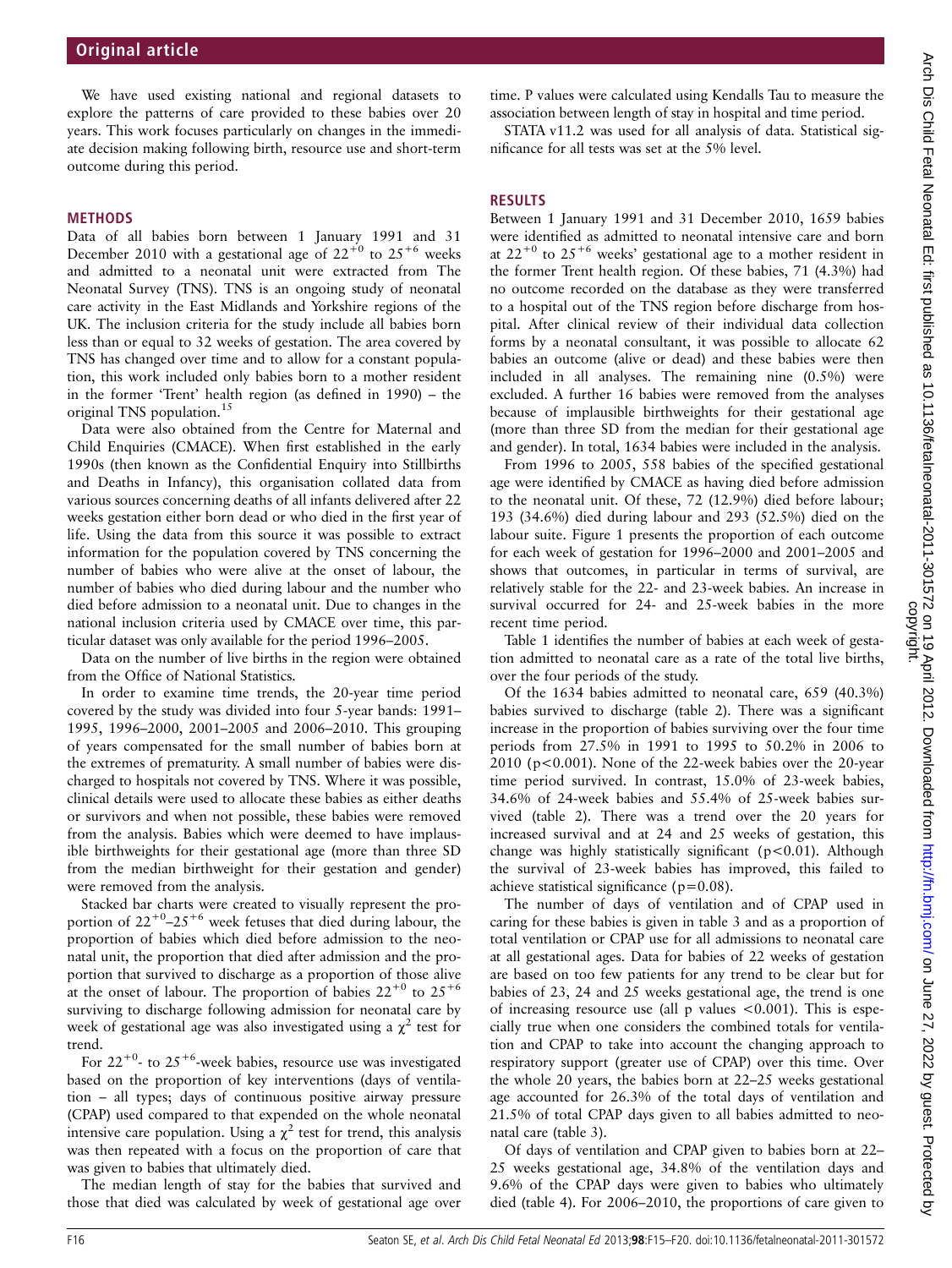Figure 1 Proportion of each outcome by gestational age (22 to 25 weeks) for all babies alive at the onset of labour: former 'Trent' health region 1996 to 2000 and 2001 to 2005.



babies who ultimately died were higher than in the preceding years (8.2% of ventilation and 10.0% of CPAP).

Table 5 shows the length of stay for each gestation group over time for those babies who died before discharge. This table has been created excluding the 62 babies that died outside the geographical boundaries used by TNS as it was not possible to determine how long they remained in neonatal care. Excluding the data for babies at 22 weeks of gestation, as the number of these babies is very small, the pattern has been towards deaths at a later age (all p values <0.001). Table 6 shows equivalent data for surviving babies where no clear trend emerged (all  $p$  values  $> 0.05$ ).

#### **DISCUSSION**

The data from this study highlight the issues that surround this group of babies. For births at 24 and 25 weeks of gestation, there appears to have been an increasing readiness to provide intensive care over the 20 years of our study. This has been matched by improved survival but at the cost of very significant resource use as measured in terms of days of respiratory support. We have measured neurodevelopmental outcome in this cohort on two occasions and the data indicate that rates of adverse outcome in the whole cohort are relatively high at around 30% of survivors.<sup>16</sup>

At 22 weeks, the converse is true. In our study, there were no survivors over a 20-year period and hence the current policy in UK2 (and indeed in many other countries)<sup>5 17</sup> of providing comfort care for these babies seems to be correct. Whether a more aggressive

policy towards these babies would provide a different and perhaps more encouraging outcome seems unlikely without first seeing an improving picture for babies born at 23 weeks of gestation. However, in some parts of the world there appears to be both a greater willingness to provide full intensive care to babies at 22 weeks of gestation and somewhat better results.<sup>18</sup>

It is at 23 weeks of gestation that there appears to be a watershed. The pattern of survival over 20 years is one of increase although the scale of change is quite different to that seen for babies at 24 and 25 weeks of gestation. While the test for trend does not quite reach significance the study was not planned to be powered to measure a particular change in mortality and a bigger study may well have crossed the threshold for statistical significance. However, the issue of clinical significance is somewhat different as it is highly probable that any change in survival may have been at the cost of high rates of disability. There is no suggestion that the different pattern of outcome for babies at 23 weeks of gestation has been because of a lack of enthusiasm to support such babies as the amount of respiratory support has risen markedly in the last 15 years of the study with a large proportion of the ventilator support that went to babies at this gestation given to those who ultimately died. In general, over time, these deaths occurred later than in earlier years. Our data suggest therefore that despite all that intensive care has to offer currently, there has been no clear benefit at 23 weeks of gestation.

So what implications do these data have for the various issues surrounding this group of babies and are the current

| Table 1 Number of babies admitted to the neonatal intensive care unit by gestation in weeks and birth year category (Rate per 10000 live |  |  |  |  |
|------------------------------------------------------------------------------------------------------------------------------------------|--|--|--|--|
| births in the region in the corresponding year group)                                                                                    |  |  |  |  |

|                   | <b>Gestation (weeks)</b>        |                                 |                                 |                                 |                                     |  |  |  |
|-------------------|---------------------------------|---------------------------------|---------------------------------|---------------------------------|-------------------------------------|--|--|--|
| <b>Birth year</b> | 22n<br>(rate per 10 000 births) | 23n<br>(rate per 10 000 births) | 24n<br>(rate per 10 000 births) | 25n<br>(rate per 10 000 births) | Total n<br>(rate per 10 000 births) |  |  |  |
| 1991-1995         | 14(0.5)                         | 56(1.8)                         | 141(4.6)                        | 179 (5.9)                       | 390 (12.9)                          |  |  |  |
| 1996-2000         | 11(0.4)                         | 77(2.8)                         | 139(5.1)                        | 183(6.7)                        | 410 (14.9)                          |  |  |  |
| 2001-2005         | 5(0.2)                          | 47(1.8)                         | 164(6.2)                        | 182(6.9)                        | 398 (15.0)                          |  |  |  |
| 2006-2010         | 1(0.03)                         | 80(2.7)                         | 151(5.0)                        | 204(6.8)                        | 436 (14.5)                          |  |  |  |
| Total             | 31(0.3)                         | 260(2.3)                        | 595(5.2)                        | 748 (6.5)                       | 1,634(14.3)                         |  |  |  |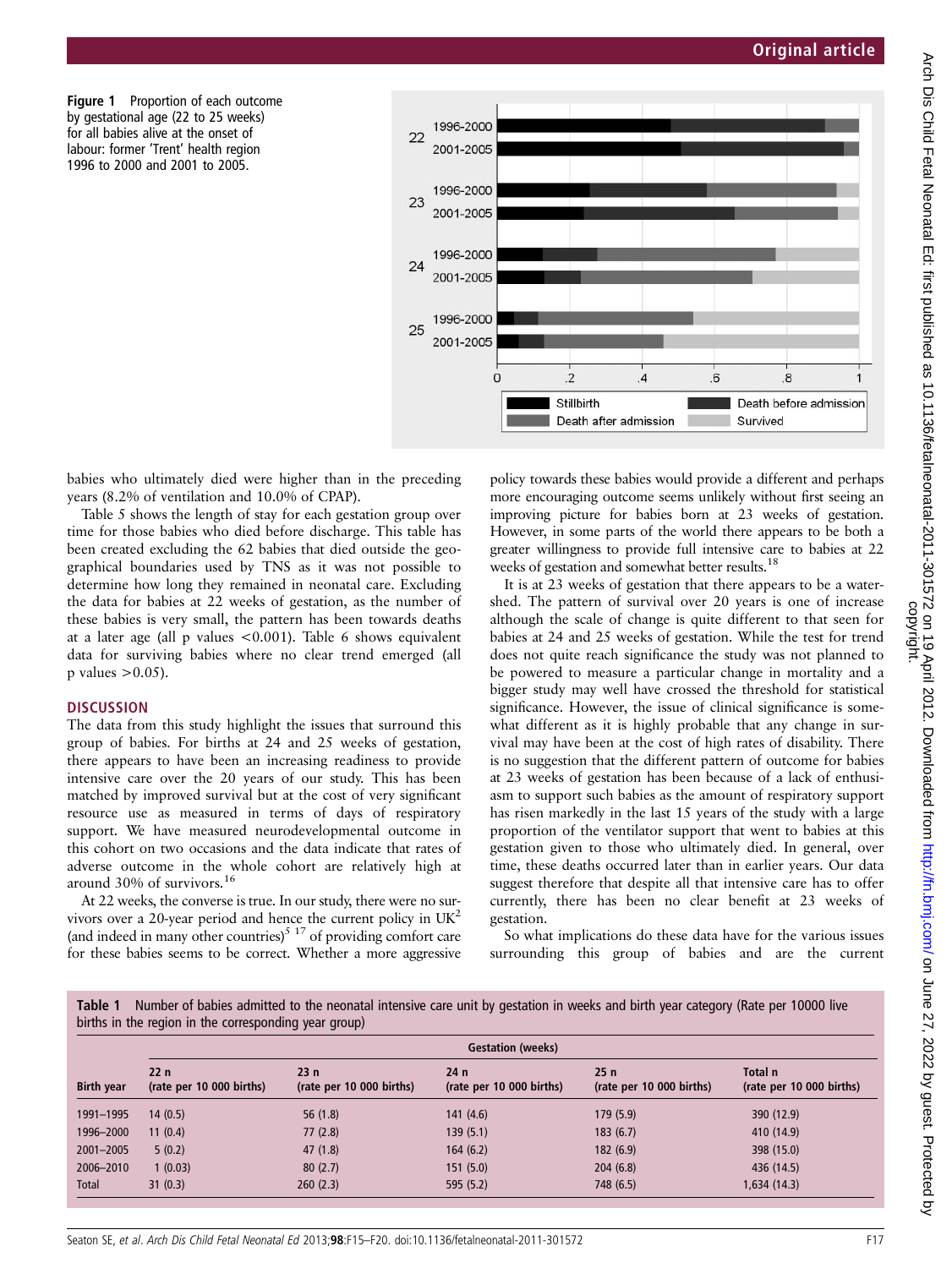|                         | Gestational age (completed weeks) |              |              |             |               |  |  |  |
|-------------------------|-----------------------------------|--------------|--------------|-------------|---------------|--|--|--|
| <b>Birth year</b>       | 22 n $(\% )$                      | 23 n $(\% )$ | 24 n $(\% )$ | $25 n$ (%)  | Total $n$ (%) |  |  |  |
| 1991-1995               | $0(0\%)$                          | $4(7.1\%)$   | $31(22.0\%)$ | 72 (40.2%)  | 107 (27.5%)   |  |  |  |
| 1996-2000               | $0(0\%)$                          | $11(14.3\%)$ | 44 (31.7%)   | 93 (50.8%)  | 148 (36.1%)   |  |  |  |
| 2001-2005               | $0(0\%)$                          | $8(17.0\%)$  | 65 (39.7%)   | 112 (61.5%) | 185 (46.5%)   |  |  |  |
| 2006-2010               | $0(0\%)$                          | 16 (20.0%)   | 66 (43.7%)   | 137 (67.2%) | 219 (50.2%)   |  |  |  |
| Total                   | $0(0\%)$                          | 39 (15.0%)   | 206 (34.6%)  | 414 (55.4%) | 659 (40.3%)   |  |  |  |
| p Value: test for trend |                                   | 0.08         | 0.004        | 0.002       | < 0.001       |  |  |  |

management guidelines appropriate both in the UK and in other countries with similar approaches to these babies? In relation to babies born at 24 and 25 weeks of gestation, survival to discharge for babies was approximately 44% and 67%, respectively in the most recent 5 years, and given that late deaths are not common, it would seem unacceptable to consider anything other than an expectation of active treatment for such babies. Perhaps more important is that the trend in the data over time is for improvement. This suggests that current technologies are improving the outlook for these babies and hence it would seem perverse not to consider an active approach in such babies as the norm.

For babies born at 22 weeks of gestation, the opposite appears to be true as no survivors were recorded. The only trend in the data appears to be a steady reduction in the number of babies even considered for intensive care. The number of CPAP and ventilation days received by the 22 weeks gestational age babies reflected the care pathway of a very small number of babies who all ultimately died. A palliative approach to the baby and his or her family therefore seems appropriate in terms of what current technology appears to be able to offer but this position should be subject to review if the outcome for 23-week gestation babies was to change significantly in the future.

The situation regarding babies of 23 weeks gestation presents the most complex challenge. In relation to the link with the abortion limit, the study includes data to support the view that 23 weeks represents the limit of our current technology and that this situation has not shown significant change over 20 years.

The current clinical guidelines regarding the management of babies born at 23 weeks of gestation suggest that the decision to offer active treatment should be made jointly between the clinical team and the parents with the expectation that for many babies active intervention would not be appropriate. Clearly a range of factors impact on what actually happens such as the time available for counselling and discussion, the experience of the clinicians present, the understanding and background of the parents and the condition of the baby when born. Given that some key elements of the process cannot easily be controlled, in many cases attempting resuscitation is the 'default' position. It is this issue which has been the subject of media debate and whether, as in The Netherlands, at 23 weeks of gestation, resuscitation should not be attempted. $5$ 

However, this view assumes that 23-week gestation babies are a unique group within neonatal care whose difficulties and poor outlook are not shared by other groups and this is clearly not true. Similar issues can be raised in relation to babies born with a range of congenital abnormalities. Fortunately, the numbers of each individual anomaly carrying a similarly poor prognosis are small and hence they have less impact but considered as a group, their outlook is also equivalent to that of the most immature babies. This inevitably leads to the question of whether it is reasonable to abandon active care for all babies who share a poor overall prognosis? Such a position would seem untenable

| Table 3 The total number of days of ventilation and CPAP by gestational age and year group, and as a percentage of the total number of days |  |
|---------------------------------------------------------------------------------------------------------------------------------------------|--|
| ventilation or CPAP for babies of all gestational ages admitted to neonatal care                                                            |  |

|                                            | Gestational age (completed weeks) |              |              |               |               |  |  |  |
|--------------------------------------------|-----------------------------------|--------------|--------------|---------------|---------------|--|--|--|
| <b>Birth year</b>                          | 22 $n$ (%)                        | 23 n $(\% )$ | 24 n $(\% )$ | 25 n $(\% )$  | Total $n$ $%$ |  |  |  |
| <b>Ventilation</b>                         |                                   |              |              |               |               |  |  |  |
| 1991-1995                                  | $32(0.1\%)$                       | 550 (1.9%)   | 1964 (6.9%)  | 2682 (9.5%)   | 5228 (18.4%)  |  |  |  |
| 1996-2000                                  | $37(0.1\%)$                       | 743 (3.0%)   | 1858 (7.5%)  | 2697 (10.9%)  | 5335 (21.5%)  |  |  |  |
| 2001-2005                                  | $3 (-0.1\%)$                      | 810 (3.4%)   | 3194 (13.4%) | 3691 (15.5%)  | 7698 (32.3%)  |  |  |  |
| 2006-2010                                  | 76 (0.3%)                         | 1844 (6.7%)  | 3037 (11.1%) | 4209 (15.4%)  | 9166 (33.5%)  |  |  |  |
| Total                                      | $148(0.1\%)$                      | 3947 (3.8%)  | 10053 (9.6%) | 13279 (12.7%) | 27427 (26.3%) |  |  |  |
| p Value: test for trend                    | < 0.001                           | < 0.001      | < 0.001      | < 0.001       | < 0.001       |  |  |  |
| <b>CPAP</b>                                |                                   |              |              |               |               |  |  |  |
| 1991-1995                                  | $0(0\%)$                          | $8(0.1\%)$   | 363 (6.3%)   | 354 (6.2%)    | 725 (12.7%)   |  |  |  |
| 1996-2000                                  | $0(0\%)$                          | $170(1.1\%)$ | 1260 (8.3%)  | 1682 (11.1%)  | 3112 (20.6%)  |  |  |  |
| 2001-2005                                  | $0(0\%)$                          | 499 (1.5%)   | 2363 (7.2%)  | 4307 (13.2%)  | 7169 (22.0%)  |  |  |  |
| 2006-2010                                  | $3 (-0.1\%)$                      | 847 (2.1%)   | 2580 (6.5%)  | 5620 (14.1%)  | 9050 (22.8%)  |  |  |  |
| Total                                      | $3 (-0.1\%)$                      | 1524 (1.6%)  | 6566 (7.0%)  | 11963 (12.8%) | 20056 (21.5%) |  |  |  |
| p Value: test for trend                    | 0.099                             | < 0.001      | < 0.001      | < 0.001       | < 0.001       |  |  |  |
| CPAP, continuous positive airway pressure. |                                   |              |              |               |               |  |  |  |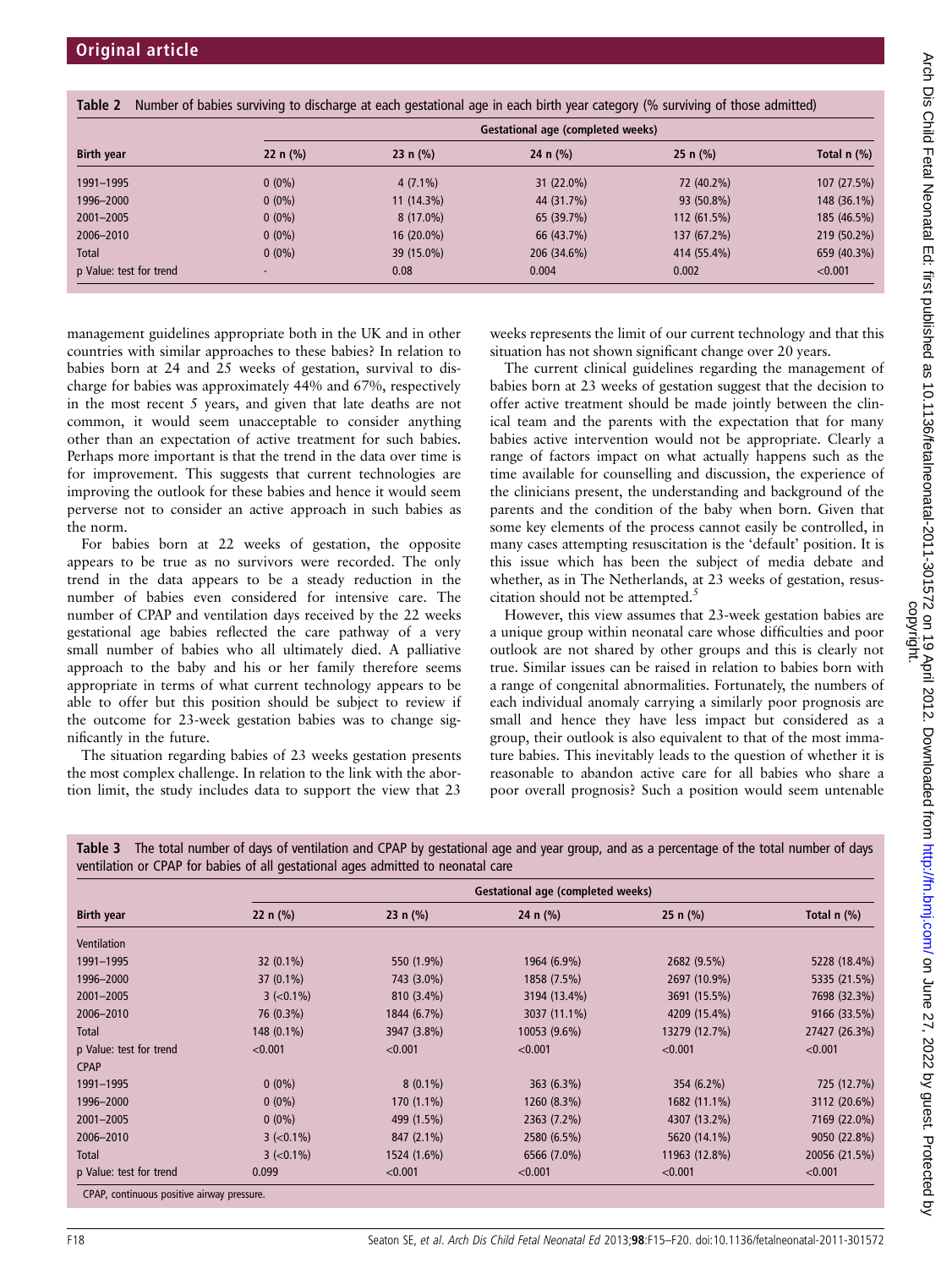Table 4 The total number of days of ventilation or CPAP for babies who died before discharge by gestational age and year group, with percentage of the total number of days ventilation or CPAP for all babies of that gestational age admitted to neonatal care

|                              | <b>Gestational age (completed weeks)</b> |                |          |              |               |  |  |  |
|------------------------------|------------------------------------------|----------------|----------|--------------|---------------|--|--|--|
| <b>Birth Year</b>            | 22 $n$ (%)                               | 23 n $(\% )$   | 24 n (%) | 25 n $(\% )$ | Total $n$ (%) |  |  |  |
| Ventilation                  |                                          |                |          |              |               |  |  |  |
| 1991-1995                    | 32                                       | 417            | 695      | 814          | 1958          |  |  |  |
|                              | 100%                                     | 83.4%          | 35.4%    | 30.4%        | 37.5%         |  |  |  |
| 1996-2000                    | 37                                       | 306            | 572      | 615          | 1530          |  |  |  |
|                              | 100%                                     | 41.2%          | 30.8%    | 22.8%        | 28.7%         |  |  |  |
| 2001-2005                    | 3                                        | 445            | 1055     | 1061         | 2564          |  |  |  |
|                              | 100%                                     | 54.9%          | 33.0%    | 28.7%        | 33.3%         |  |  |  |
| 2006-2010                    | 76                                       | 1135           | 1251     | 1042         | 3504          |  |  |  |
|                              | 100%                                     | 61.6%          | 40.2%    | 24.8%        | 38.2%         |  |  |  |
| <b>Total</b>                 | 148                                      | 2303           | 3573     | 3532         | 9556          |  |  |  |
|                              | 100%                                     | 58.3%          | 35.5%    | 26.6%        | 34.8%         |  |  |  |
| p Value: test for trend CPAP |                                          | 0.56           | < 0.001  | 0.02         | 0.004         |  |  |  |
| 1991-1995                    | $\bf{0}$                                 | $\overline{2}$ | 125      | 63           | 190           |  |  |  |
|                              | $0\%$                                    | 25%            | 34.4%    | 17.8%        | 26.2%         |  |  |  |
| 1996-2000                    | $\mathbf{0}$                             | $\mathbf{1}$   | 128      | 67           | 196           |  |  |  |
|                              | 0%                                       | 0.6%           | 10.2%    | 4.0%         | 6.3%          |  |  |  |
| 2001-2005                    | $\mathbf{0}$                             | 41             | 144      | 447          | 632           |  |  |  |
|                              | $0\%$                                    | 9.1%           | 6.1%     | 10.4%        | 8.8%          |  |  |  |
| 2006-2010                    | 3                                        | 231            | 322      | 349          | 905           |  |  |  |
|                              | 100%                                     | 27.3%          | 12.5%    | 6.2%         | 10.0%         |  |  |  |
| <b>Total</b>                 | 3                                        | 275            | 719      | 926          | 1923          |  |  |  |
|                              | 100%                                     | 17.7%          | 11.0%    | 7.7%         | 9.6%          |  |  |  |
| p Value: test for trend      | ٠                                        | < 0.001        | < 0.001  | < 0.001      | 0.009         |  |  |  |

since if active care is never attempted, then future progress would be extremely unlikely.

The data from this study in relation to babies born at 23 weeks of gestation also raise the issue of whether the current model for delivery of care to these babies is correct. At present, they are dispersed between 50 or more intensive care units in the UK and it seems important to consider whether instead there would be advantages to focusing the care of 23-week gestation babies to a smaller group of intensive care units. For the UK, and many developed countries, this would mean that such a unit would serve an extended catchment area (unlike the situation for other babies needing intensive care where the norm would be that care would continue to be within the local network/geographical area). While the circumstances of delivery will not always permit this, for a proportion, it would be possible to arrange either delivery at such a unit or at the very least early transfer. At present in the UK, even the biggest intensive care units have only a handful of such babies a year. Centralising their care would allow specialist expertise to develop in all aspects of the management of these babies including judgements about subtle influences on outcome such as whether the baby is

just 23 weeks or 23 weeks and 6 days. Certainly there are reports from around the world that suggest highly specialist care can offer better outcomes at the extremes of viability.<sup>19 20</sup>

A greater centralisation of care might also help to deal with the high proportion of resource expended on babies who later died. In babies born at 23 weeks of gestation, currently around 58% of the days of ventilation are given to babies that die before discharge. Focusing the care of these babies to a limited number of intensive care units should permit neonatologists to identify, with increased confidence, when a baby's course was either no longer compatible with long-term survival and/or a reasonable quality of life. This would then facilitate discussions regarding re-orientation of care from an intensive to a palliative approach occurring, when necessary, in a timely fashion. Parents could be confident that the team looking after their baby and providing counselling had particular expertise in caring for babies born extremely premature.

We have no data from our study to specifically support such a change in the delivery of care. However, the data we have presented suggest the current model is inadequate in many respects. Existing data that suggest transfers at 23 weeks of gestation do

|                   | <b>Gestation (weeks)</b> |                   |                   |                   |  |  |  |
|-------------------|--------------------------|-------------------|-------------------|-------------------|--|--|--|
| <b>Birth year</b> | 22 Median (range)        | 23 Median (range) | 24 Median (range) | 25 Median (range) |  |  |  |
| 1991-1995         | 1.0(1, 17)               | 2.0(1, 144)       | 2.0(1, 197)       | 3.0(1, 132)       |  |  |  |
| 1996-2000         | 3.0(1, 11)               | 3.0(1, 21)        | 2.5(1, 186)       | 3.0(1, 157)       |  |  |  |
| 2001-2005         | 1.0(1, 2)                | 3.0(1, 84)        | 5.5(1, 110)       | 7.5(1, 165)       |  |  |  |
| 2006-2010         | $79.0*$                  | 8.0(1, 194)       | 7.0(1, 162)       | 9(1, 153)         |  |  |  |
| p Value           | 0.33                     | < 0.001           | < 0.001           | < 0.001           |  |  |  |

\*This length of stay is calculated from one baby and should not be over interpreted.